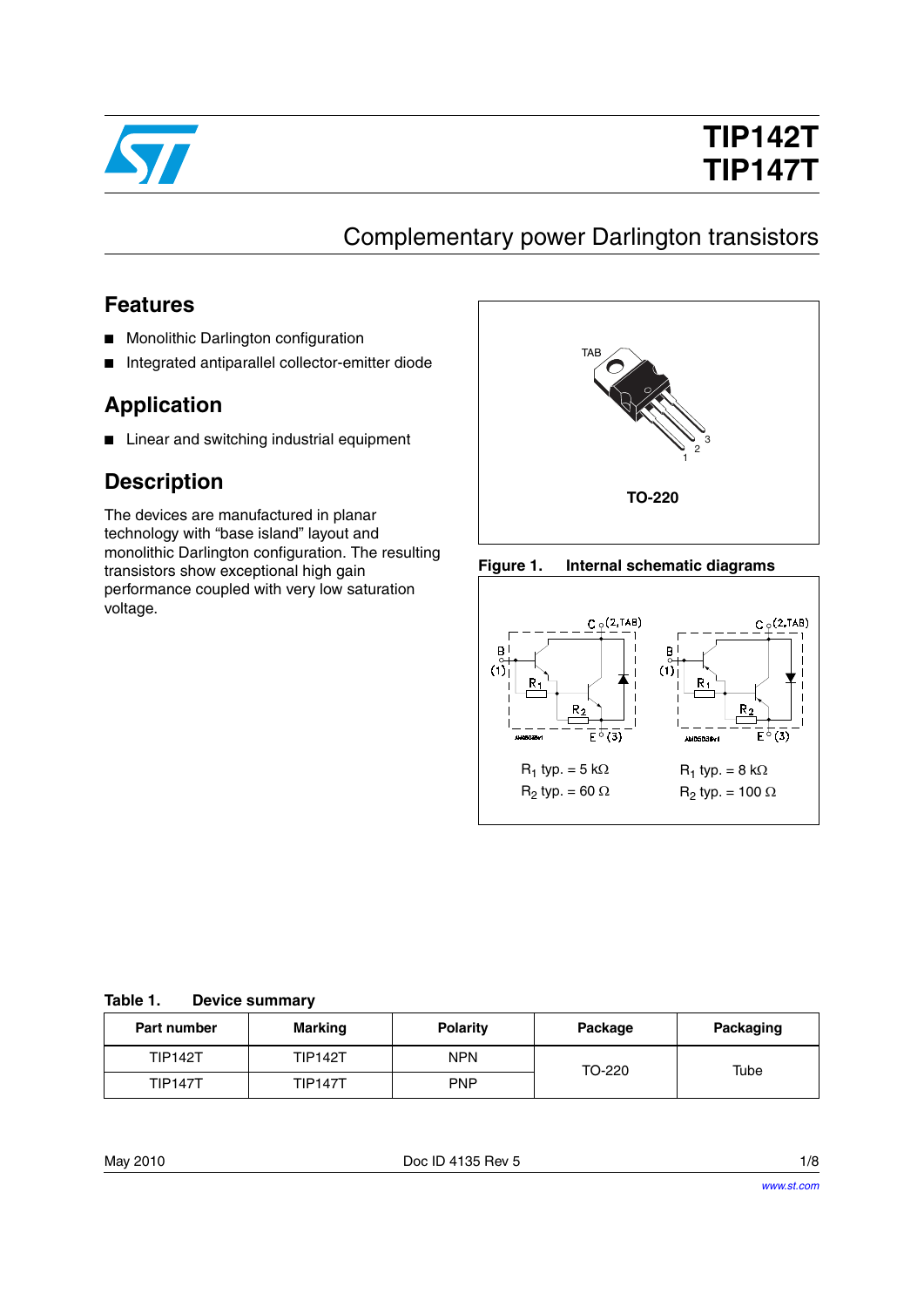## **1 Absolute maximum ratings**

| Table 2. | Absolute maximum ratings |  |
|----------|--------------------------|--|
|          |                          |  |

| Symbol                    | <b>Parameter</b>                                                     | Value        | <b>Unit</b> |
|---------------------------|----------------------------------------------------------------------|--------------|-------------|
| V <sub>CBO</sub>          | Collector-base voltage ( $I_F = 0$ )                                 | 100          | v           |
| V <sub>CEO</sub>          | Collector-emitter voltage ( $I_B = 0$ )                              | 100          | v           |
| V <sub>EBO</sub>          | Emitter-base voltage ( $I_C = 0$ )                                   | 5            | v           |
| $I_{\rm C}$               | Collector current                                                    | 10           | A           |
| $I_{CM}$                  | Collector peak current                                               | 20           | A           |
| l <sub>B</sub>            | Base current                                                         | 0.5          | A           |
| $P_{TOT}$                 | Total dissipation at $T_{\text{case}} = 25 \text{ }^{\circ}\text{C}$ | 90           | w           |
| $\mathsf{T}_{\text{STG}}$ | Storage temperature                                                  | $-65$ to 150 | °C          |
| $T_{\rm J}$               | Max. operating junction temperature                                  | 150          | °C          |

*Note: For PNP type voltage and current are negative.*

#### **Table 3. Thermal data**

| Symbol     | <b>Parameter</b>                        | Value | Unit |
|------------|-----------------------------------------|-------|------|
| $R_{thJC}$ | Thermal resistance junction-case<br>max |       | °C/W |

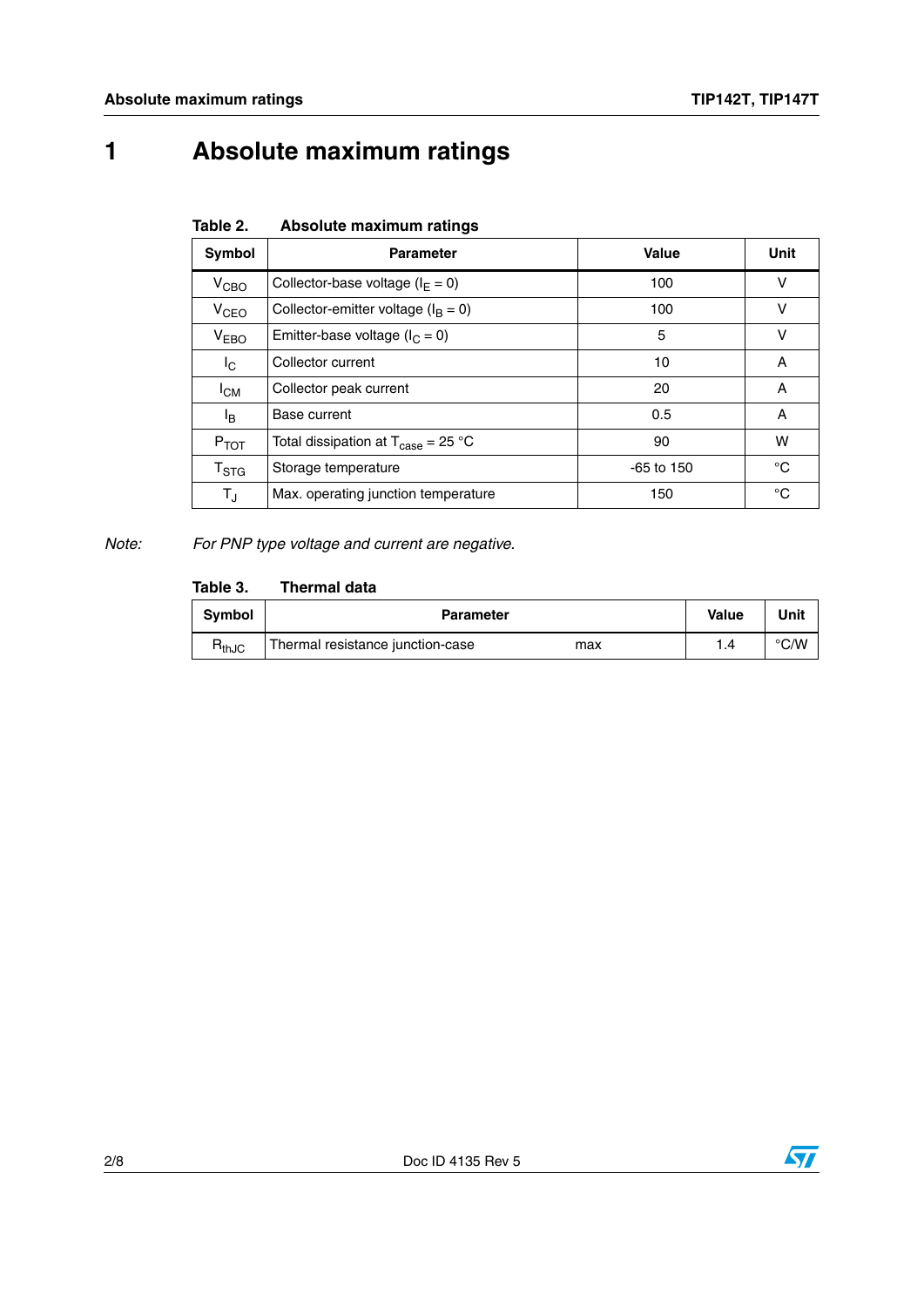## **2 Electrical characteristics**

 $T_{\text{case}} = 25 \text{ °C}$ ; unless otherwise specified.

| Symbol                        | <b>Parameter</b>                                             | <b>Test conditions</b>                                                    | Min.        | Typ. | Max.                | Unit        |
|-------------------------------|--------------------------------------------------------------|---------------------------------------------------------------------------|-------------|------|---------------------|-------------|
| I <sub>CBO</sub>              | Collector cut-off current<br>$(I_F = 0)$                     | $V_{CB} = 100 V$                                                          |             |      | 1                   | mA          |
| <sup>I</sup> CEO              | Collector cut-off current<br>$(I_B = 0)$                     | $V_{CF}$ = 50 V                                                           |             |      | $\overline{c}$      | mA          |
| <b>IEBO</b>                   | Emitter cut-off current<br>$(I_C = 0)$                       | $V_{FR} = 5 V$                                                            |             |      | $\overline{c}$      | mA          |
| $V_{CEO(sus)}$ <sup>(1)</sup> | Collector-emitter<br>sustaining voltage<br>$(I_{\rm B} = 0)$ | $I_C = 30$ mA                                                             | 100         |      |                     | V           |
| $V_{CE(sat)}(1)$              | Collector-emitter<br>saturation voltage                      | $I_C = 5 A$ $I_B = 10 mA$<br>$I_C = 10 \text{ A}$ $I_B = 40 \text{ mA}$   |             |      | $\overline{2}$<br>3 | v<br>$\vee$ |
| $V_{BE(on)}$ <sup>(1)</sup>   | Base-emitter on voltage                                      | $I_C = 10 \text{ A}$ $V_{CE} = 4 \text{ V}$                               |             |      | 3                   | V           |
| $h_{FE}$ <sup>(1)</sup>       | DC current gain                                              | $I_C = 5 A$ $V_{CE} = 4 V$<br>$I_C = 10 \text{ A}$ $V_{CF} = 4 \text{ V}$ | 1000<br>500 |      |                     |             |
|                               | Resistive load                                               |                                                                           |             |      |                     |             |
| $t_{on}$                      | Turn-on time                                                 | $I_C = 10 A$ $R_L = 3 \Omega$                                             |             | 0.9  |                     | μs          |
| $t_{\rm off}$                 | Turn-off time                                                | $I_{B1} = -I_{B2} = 40$ mA                                                |             | 4    |                     | μs          |

#### **Table 4. Electrical characteristics**

1. Pulse test: pulse duration  $\leq 300$  µs, duty cycle  $\leq 2$  %.

*Note: For PNP type voltage and current are negative.*

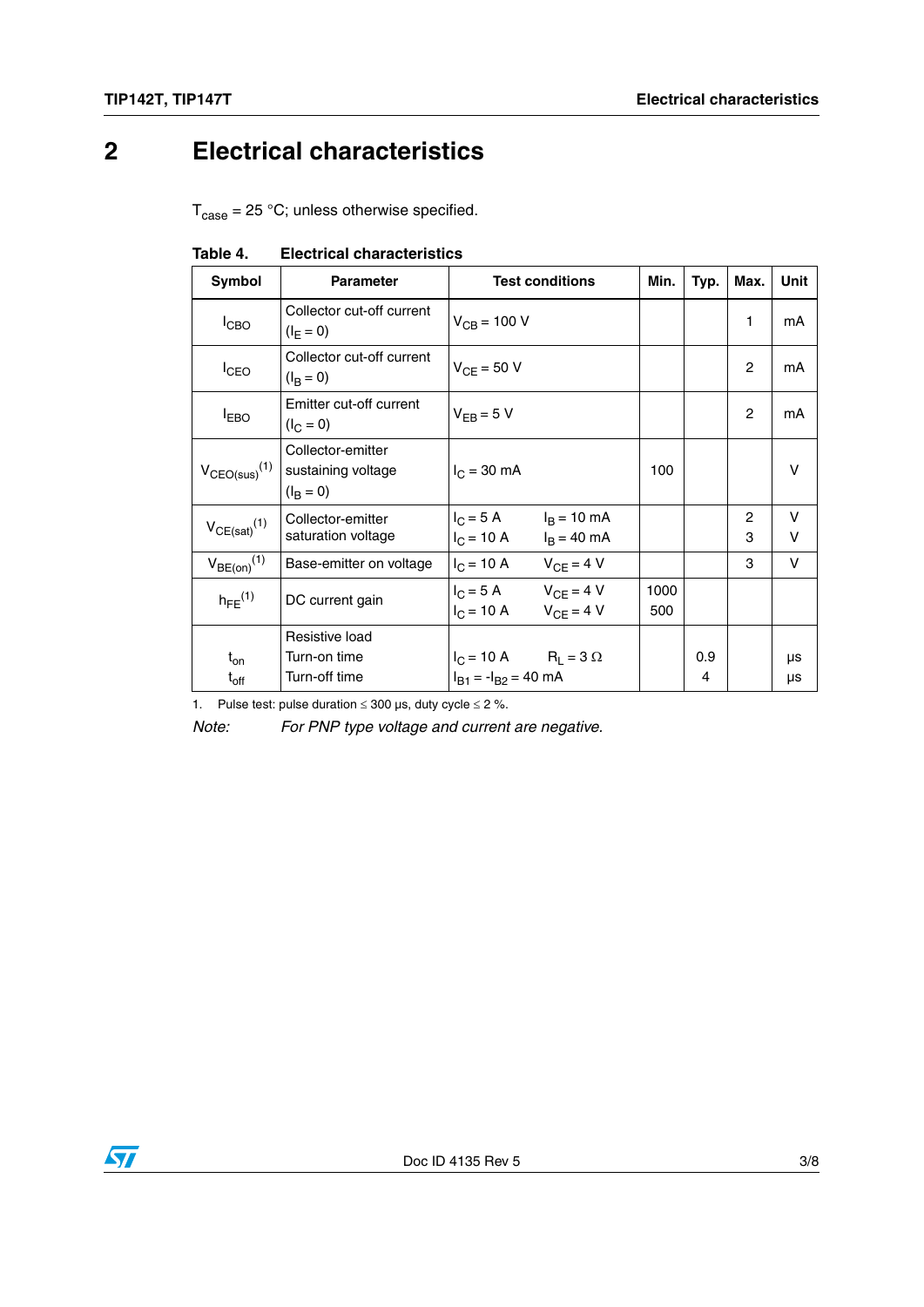### **2.1 Test circuits**



#### **Figure 2. Resistive load switching test circuit (NPN type)**

1. Fast electronic switch

2. Non-inductive resistor





- 1. Fast electronic switch
- 2. Non-inductive resistor

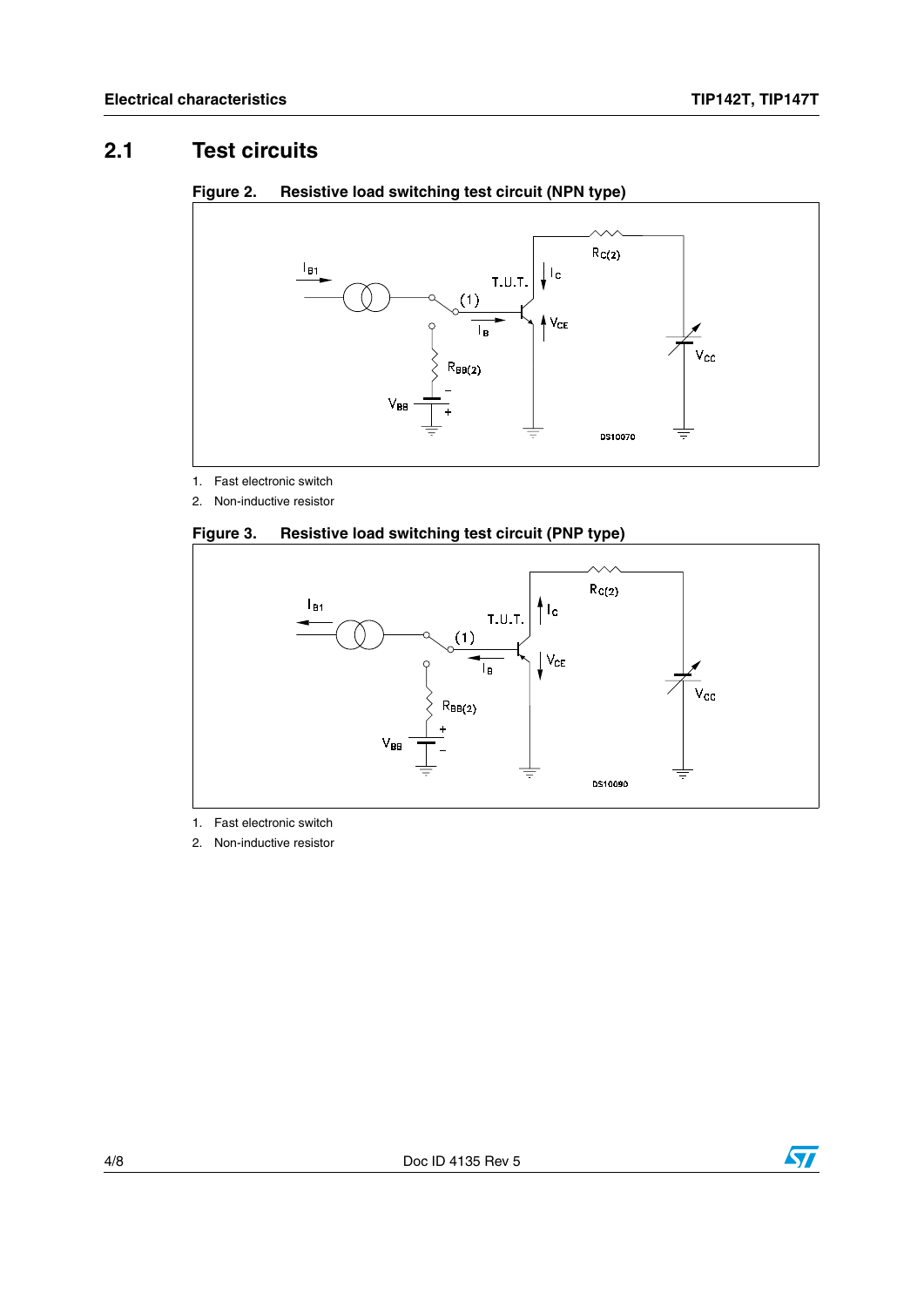## **3 Package mechanical data**

In order to meet environmental requirements, ST offers these devices in different grades of ECOPACK $^{\circledR}$  packages, depending on their level of environmental compliance. ECOPACK $^{\circledR}$ specifications, grade definitions and product status are available at: *[www.st.com](http://www.st.com)*. ECOPACK® is an ST trademark.

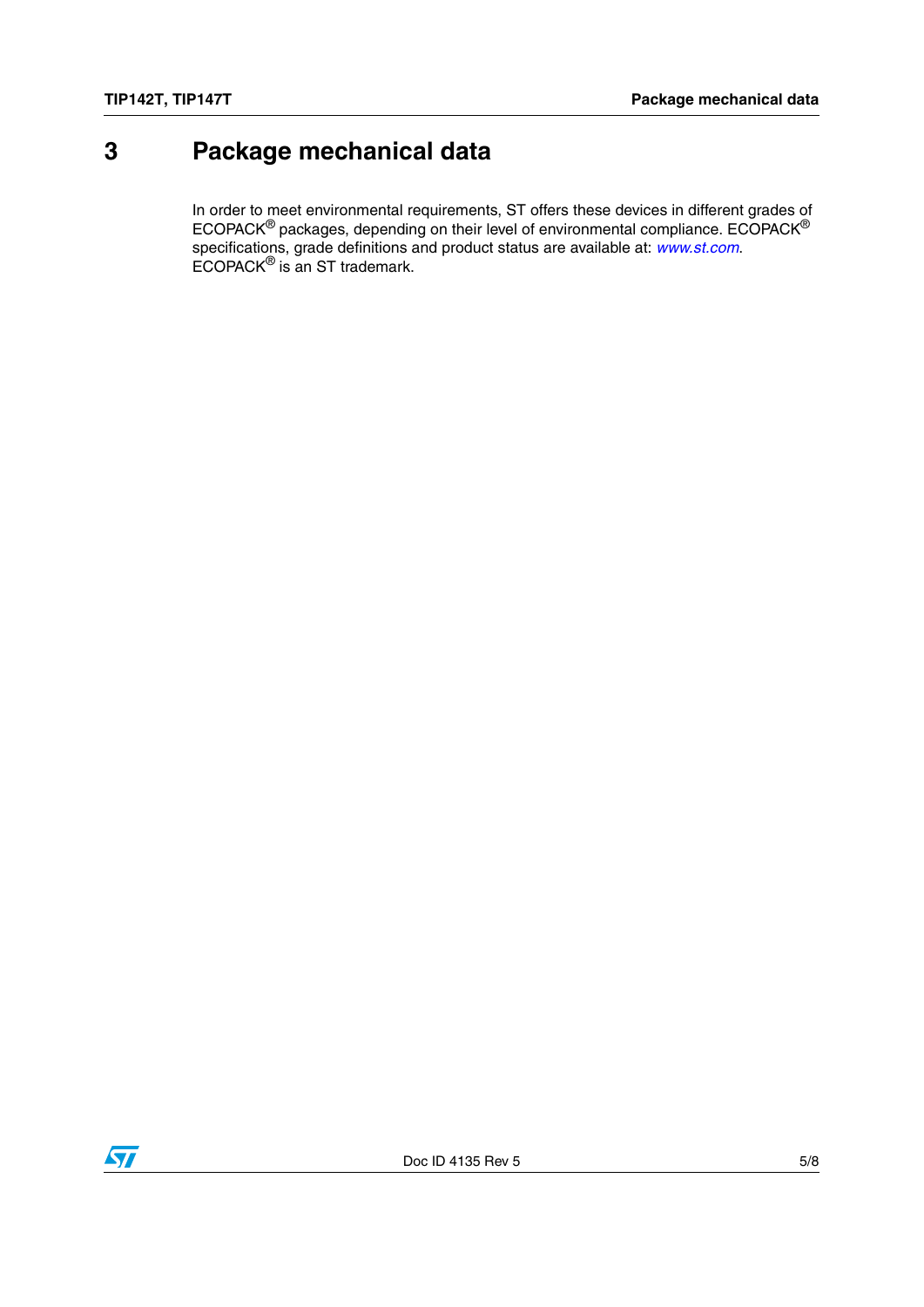**TO-220 type A mechanical data**

| Dim                               | mm    |            |       |
|-----------------------------------|-------|------------|-------|
|                                   | Min   | <b>Typ</b> | Max   |
| A                                 | 4.40  |            | 4.60  |
| b                                 | 0.61  |            | 0.88  |
| b1                                | 1.14  |            | 1.70  |
| $\mathbf C$                       | 0.48  |            | 0.70  |
| D                                 | 15.25 |            | 15.75 |
| D <sub>1</sub>                    |       | 1.27       |       |
| E                                 | 10    |            | 10.40 |
| $\mathsf{e}% _{t}\left( t\right)$ | 2.40  |            | 2.70  |
| e1                                | 4.95  |            | 5.15  |
| E                                 | 1.23  |            | 1.32  |
| H1                                | 6.20  |            | 6.60  |
| J1                                | 2.40  |            | 2.72  |
| L                                 | 13    |            | 14    |
| L1                                | 3.50  |            | 3.93  |
| L <sub>20</sub>                   |       | 16.40      |       |
| L30                               |       | 28.90      |       |
| ØP                                | 3.75  |            | 3.85  |
| Q                                 | 2.65  |            | 2.95  |



6/8 Doc ID 4135 Rev 5

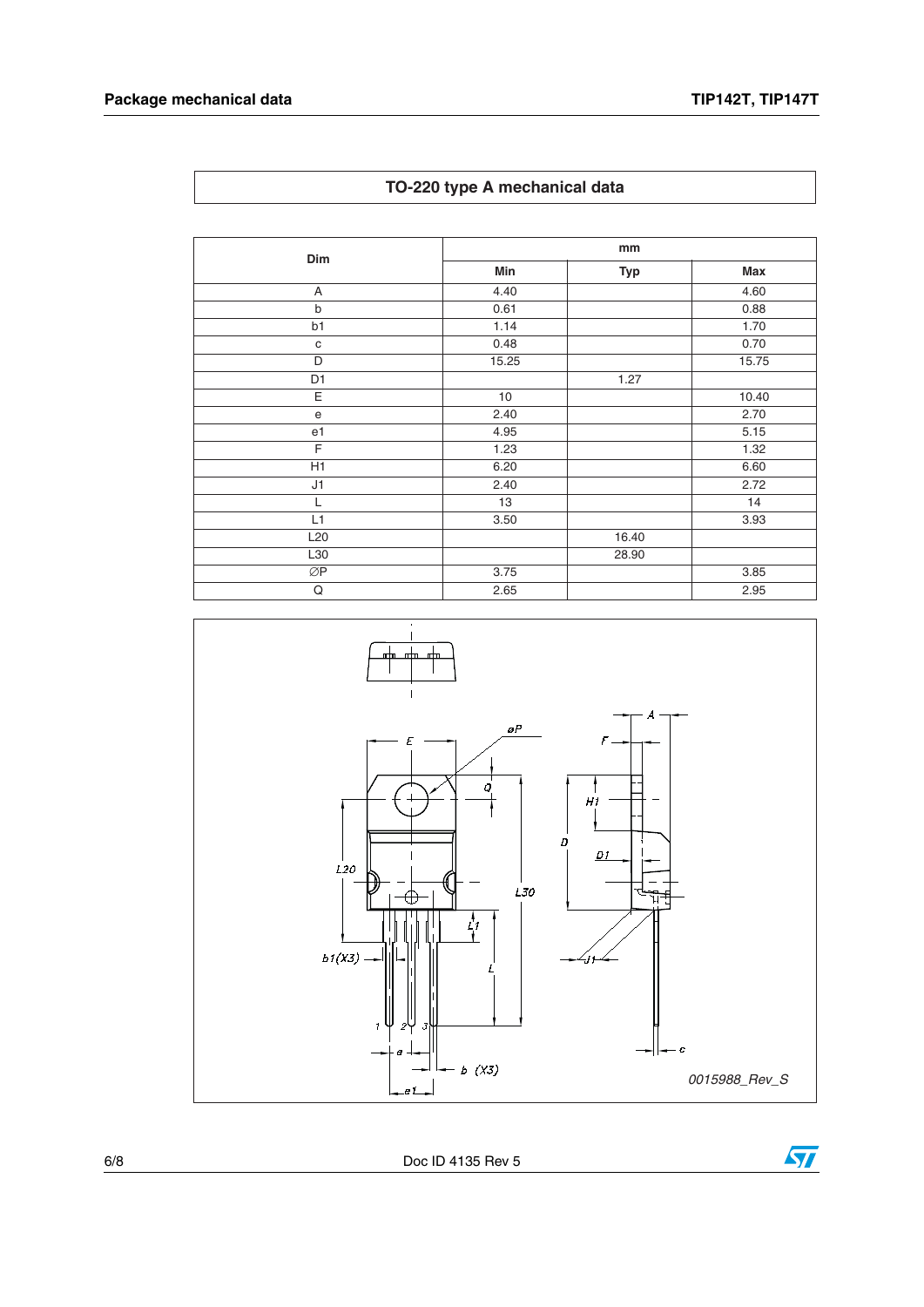# **4 Revision history**

**Table 5. Document revision history**

| <b>Date</b> | <b>Revision</b> | <b>Changes</b>                                               |
|-------------|-----------------|--------------------------------------------------------------|
| 21-Jun-2004 |                 |                                                              |
| 20-May-2010 | 5               | Technology change from epitaxial base to planar base island. |